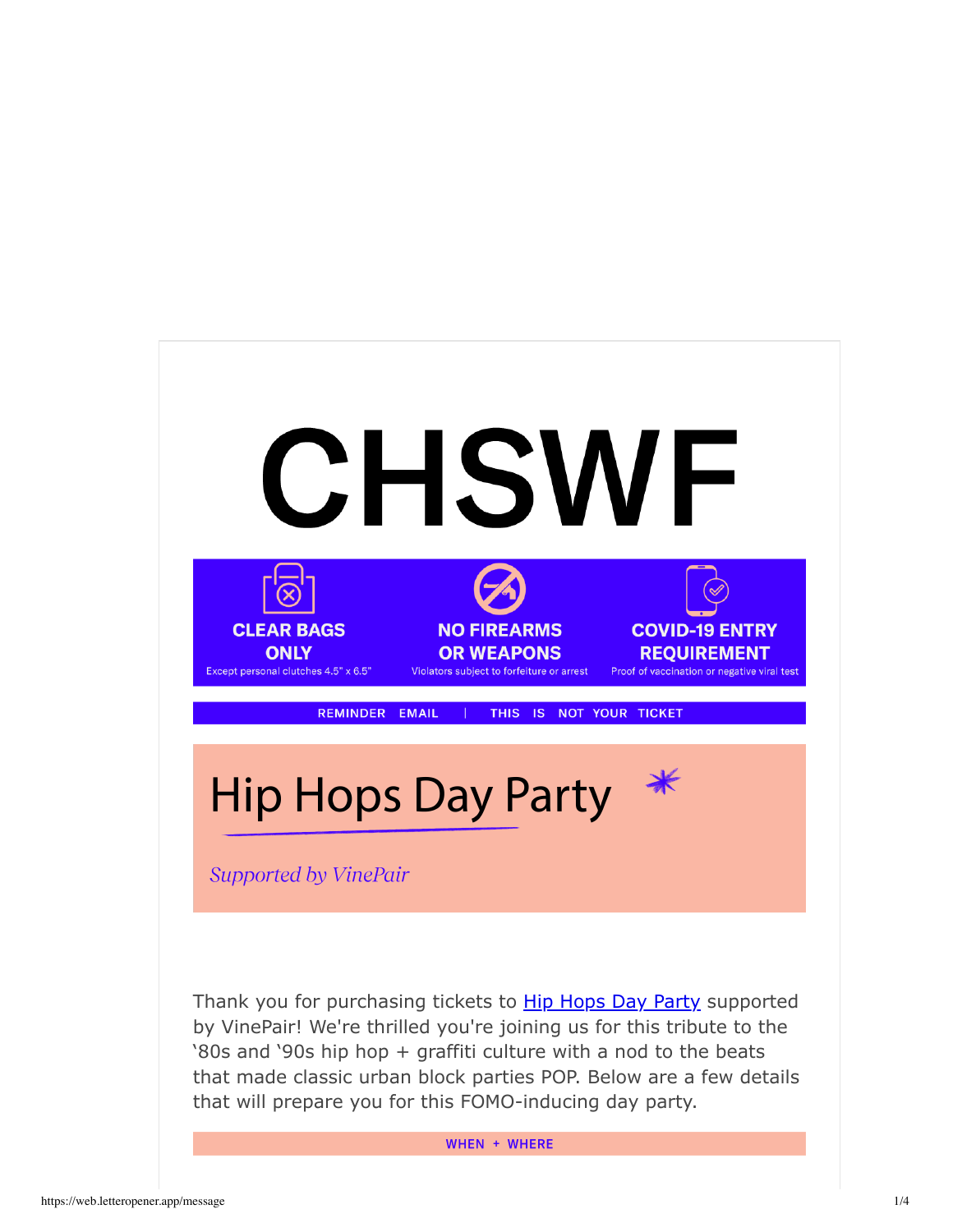- Date: Saturday, March 5
- Time: 12:00 2:30 PM
- Location: The Lawn at Embassy Suites
- Address: 100 Ferry Wharf Rd, Mt Pleasant, SC 29464

## **HEALTH + SAFETY**

Charleston Wine + Food is requiring all guests, staff, talent, and vendors to either: provide proof they are fully vaccinated against COVID-19 OR provide proof of a negative COVID-19 test, taken within 72 hours of each day you are attending. Entrance eligibility is checked at every Charleston Wine + Food event before guest tickets are scanned.

Get verified - Download the free Charleston Wine + Food app on Apple App Store or Google Play; Click the COVID-19 button on the left menu, and follow the prompts.

Visit our 2022 Health + Safety Policy for more information and details regarding COVID-19 entrance requirements.

## KNOW BEFORE YOU GO

-This event is all-inclusive: all food + beverage samples and experiences are included with the purchase of a ticket

- All guests must be 21+ (no infants, children, or pets)

- No backpacks, coolers, or large purses permitted; all bags + persons are subject to search

- ALL BAGS MUST BE CLEAR except for small personal clutches (no larger than  $4.5" \times 6.5"$ )

- Bring your printed or digital ticket via smartphone for entry. We recommend downloading the SquadUP app from the App Store (available via *iOS* and **Android**). If you lost your ticket and don't have the app, please visit SquadUP.com and follow the steps to retrieve your tickets

- Menus for each event can be accessed via the CHSWF app. Download the app and visit the event in the schedule for the linked menu

- Food allergies: accommodations cannot be made at this event - If you are no longer able to attend and the event is sold out, you may return your ticket to the Official Charleston Wine + Food Ticket Exchange via Lyte. For more information on Lyte and returning tickets, please take a look at our ticketing **FAQ** 

- All events will take place rain or shine; please plan accordingly - **SCAN, SAMPLE, AND SIP**. You will notice QR codes on all food

+ beverage signage at this event. Scan the code, explore the full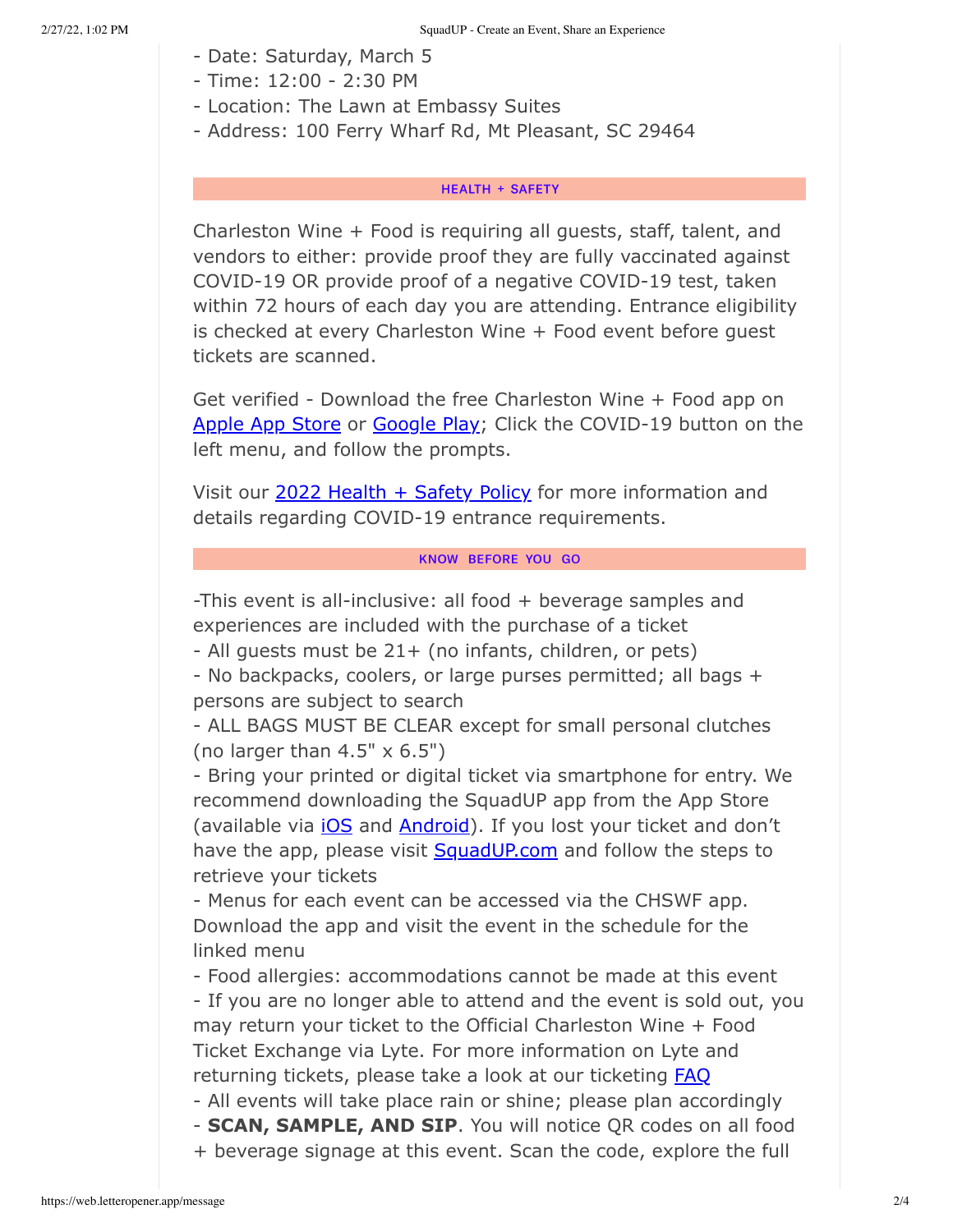menu of offerings across the event, and keep a record of all you sampled + sipped for later!

### **ATTIRE**

The dress is casual for this event. Wear something that makes you feel great + comfortable (including your best dancing shoes), keeping in mind this event takes place outdoors. We recommend dressing in layers, as it can be cool  $+$  breezy on the water.

### **TRANSPORTATION + PARKING**

There is parking garage located onsite at Embassy Suites, and will be \$2.00 per hour. There will also be a Lyft and Uber drop off location as well. For more information on parking and getting around during the festival, take a look at our **FAQs**.

Stay safe! Charleston Wine + Food does not want guests to drink + drive. We encourage our guests to utilize rideshare services, which you can download directly to your smartphone.

# WHAT DO I DO WHEN I ARRIVE?

After parking or drop off, please follow event signage to the entrance. To expedite the check-in process, please have your ticket out and ready to be scanned – either pulled up on your phone (turn up the brightness!) or via good old-fashioned print out.

# **APP-SOLUTELY!**

Charleston Wine + Food is excited to announce that we have an app! Available for both Apple and Android products, our app is free to download from the Apple App Store and Google Play Store.

#### SWEET SUSTAINABILITY

At Charleston Wine  $+$  Food we strive to produce a sustainable  $+$ environmentally friendly festival. Our sustainable practices include, but are not limited to the exclusive use of compostable or recyclable plateware; commemorative glassware at select events and recyclable glassware at others; oyster shell recycling; and sustainable sourcing. Help us reduce our carbon footprint by taking a moment to follow our recycling and composting instructions throughout the festival.